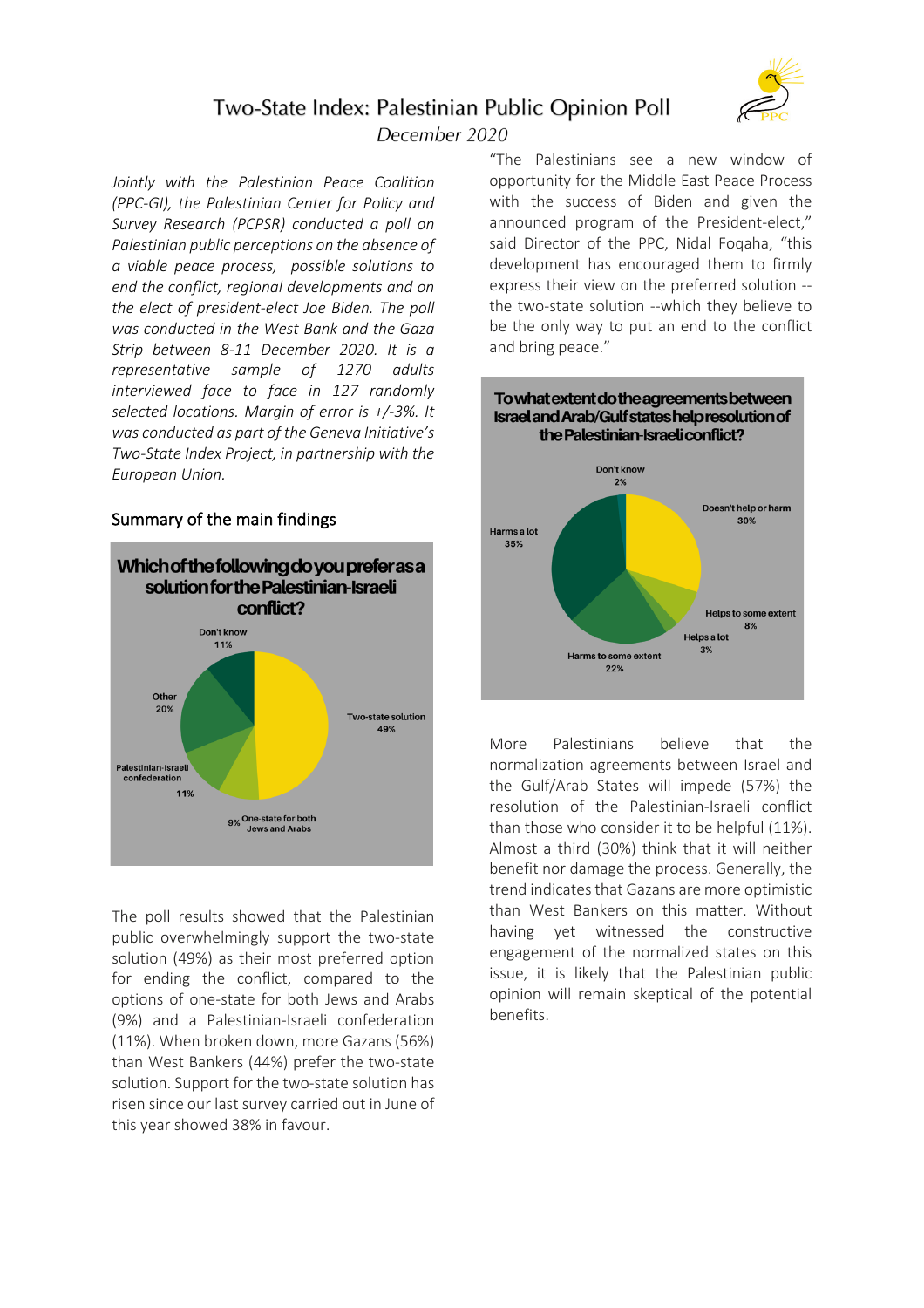



A majority of Palestinians (58%) do not believe that Israel will abandon de jure annexation policies as outlined in the Trump Plan despite the election of Joe Biden to the US presidency. A quarter (25%) think that Israel will abandon annexation in theory but will continue de facto annexation on the ground, meanwhile only 13% believe Israel will give up on this policy altogether.



A majority (58%) believe that the election of Joe Biden can open the door for the resumption of Palestinian-Israeli negotiations in the framework of a two-state solution, while only 36% expressed their pessimism. Again, Gazans were slightly more hopeful than West Bankers. This is likely the result of Biden's already stated intention to resume ties with the Palestinian Authority and to reopen diplomatic channels, alongside his longtime public support for a twostate solution, commitment to international law and opposition to settlements.

At the same time, there is a degree of uncertainty regarding the specific policies a Biden administration is likely to adopt. The Palestinian public is divided in its response: 40% believe Biden's policies will not differ drastically from those promoted by the Trump administration, while an equal number (40%) think the new administration will change its policies but will not reverse annexationist decisions that have already been implemented such as moving the US embassy to Jerusalem. Only 17% were optimistic that Biden will adopt a totally different set of policies.



*This publication was produced with the financial support of the European Union. Its contents are the sole responsibility of the Geneva Initiative's Two-State Index (TSI) editorial team and do not necessarily reflect the views of the European Union.*